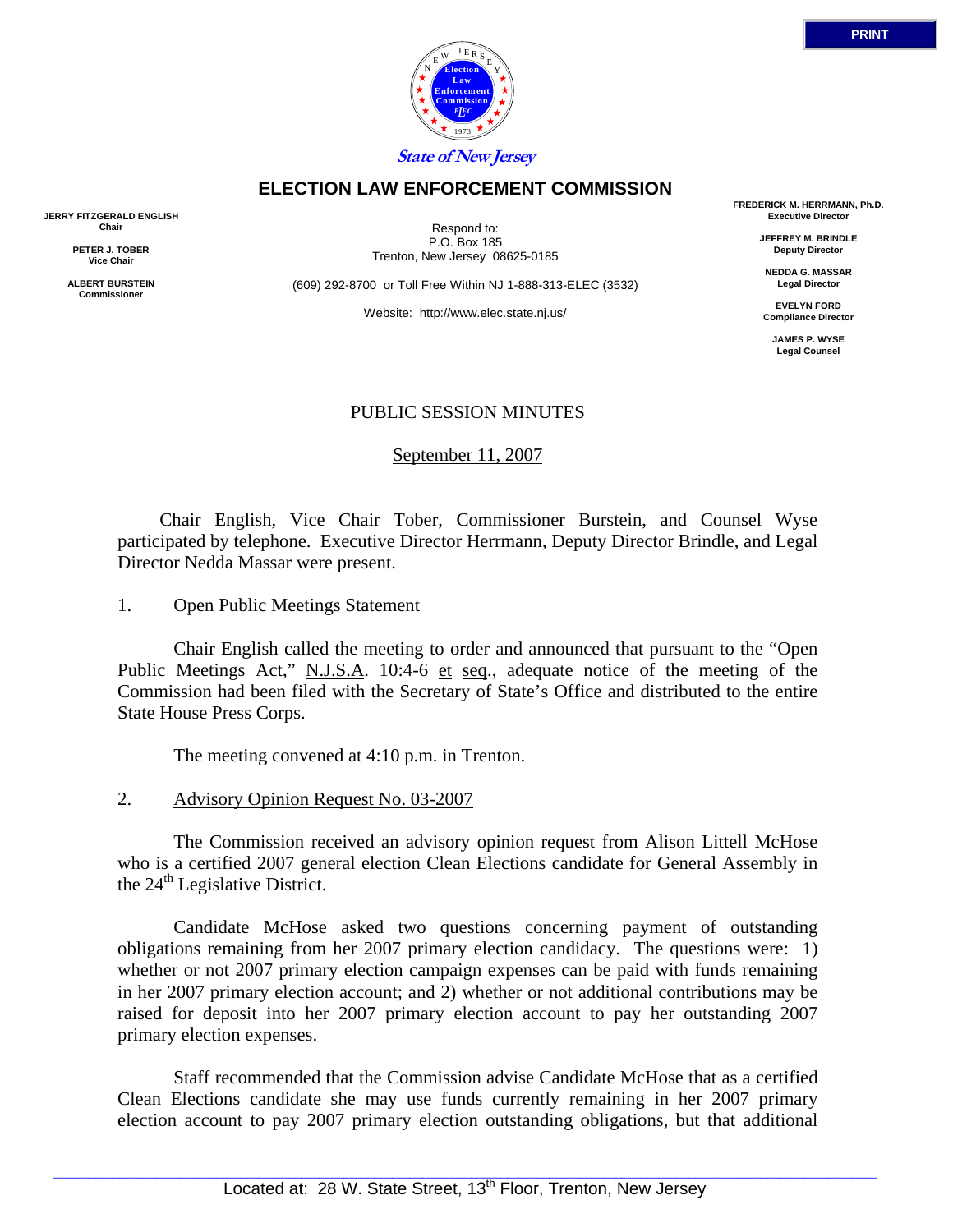#### Public Session Minutes September 11, 2007 Page 2

primary election contributions may not be raised at this time to satisfy outstanding 2007 primary election campaign obligations.

 In explaining the staff recommendation, Legal Director Massar said that the text of Section 7 of the Clean Elections Act states that a candidate shall suspend access to campaign funds from a prior election during the time that a candidate is "intending to become certified." She commented that strictly applying the language of Section 7 to the facts in this inquiry, Candidate McHose is no longer a candidate "intending to become certified," and has in fact become a certified Clean Elections candidate. She said that staff therefore recommended that the Commission advise Candidate McHose that she may use funds raised and deposited into her 2007 primary election account prior to filing the Clean Elections Declaration of Intent to pay outstanding 2007 primary election obligations. She indicated that because the contributions remaining in her 2007 primary election account were legally raised prior to her participation in the 2007 Clean Elections Pilot Project and would not be used to assist in her general election candidacy, as required by the Clean Elections regulations, staff recommended that the contributions should be treated as outside the Clean Elections prohibitions for the exclusive purpose of paying net liabilities from the 2007 primary election.

 She added, however, that it may be reasonable for the Commission to advise Candidate McHose that she may not raise additional 2007 primary election contributions to pay outstanding primary election obligations until after she has filed the 20-day postelection report for her 2007 general election Clean Elections candidacy. Staff believes that it is necessary to consider the purpose of the Clean Elections Pilot Project. It was "designed to remove access to monied contributors as a major determinant of a citizen's influence within the political process." Raising money from contributors using the primary election contribution limits during the general election would greatly erode this purpose.

 Commissioner Burstein asked if it were possible to allow a Clean Elections candidate to raise money for the specific purpose of retiring debt stemming from a previous campaign. He asked whether or not there might be any way of doing this that would be consistent with the Clean Elections program guidelines. He said that as a past candidate he sympathized with a candidate that desired to retire debt. Commissioner Burstein said that the program created a situation that conflicted with reality and that a candidate's ability to raise money after the election drops.

 Legal Director Massar said she did not think it was desirable to impose the general election Clean Elections contribution limits on non-Clean Elections primary election fundraising. She said that it was preferable to have the primary election contribution limits remain as the standard for that election.

 Commissioner Burstein stated that at one time or other, Assemblywoman McHose would raise money in amounts and from sources other than allowed under the Clean Elections Program.

 Vice Chair Tober agreed that since presumably Clean Elections would be extended to the primary in the future we are facing unique circumstances.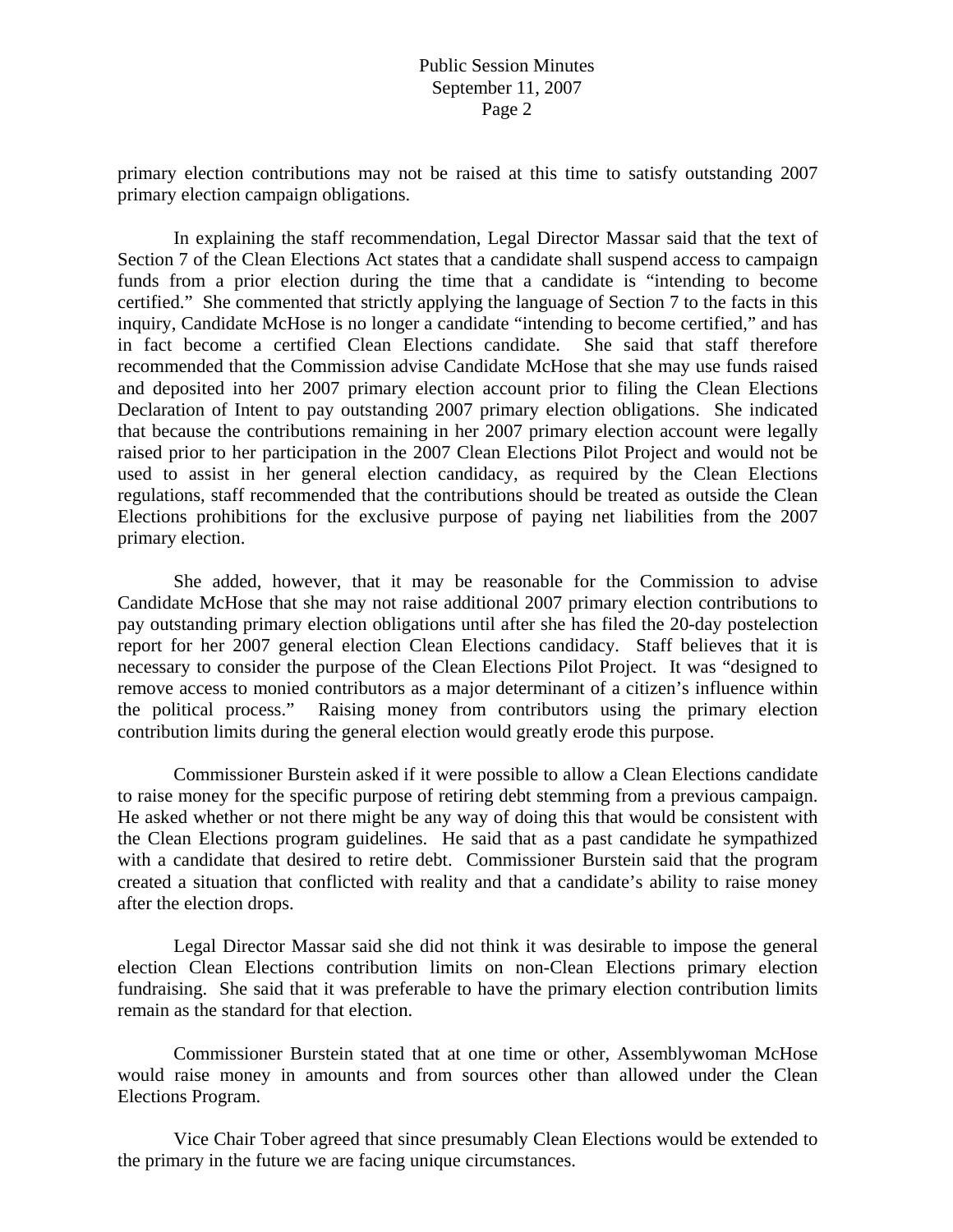## Public Session Minutes September 11, 2007 Page 3

 Chair English said that she is sympathetic to the idea that the candidate should be allowed to raise money once the election is over. She suggested that instead of requiring Ms. McHose to wait until 20 days after the election, the Commission should permit her to begin raising money to retire primary debt as soon as the general election is over.

 On a motion by Vice Chair Tober, seconded by Commissioner Burstein and passed by a vote of 3-0, the Commission directed staff to issue an opinion to permit Candidate McHose to use remaining primary elections funds to pay primary election net liabilities and to permit her to resume raising 2007 primary election contributions on or after November 7, 2007, pursuant to N.J.A.C. 19:25-8.7A.

#### 3. Advisory Opinion Request No. 04-2007

 The Commission received a request for an advisory opinion from Scott Rekant, Esq., on behalf of Hartz Mountain Industries, Inc. (Hartz), a business entity that received \$50,000 or more in calendar year 2006 from contracts with New Jersey government entities. The inquiry concerns application of recently-enacted pay-to-play annual disclosure requirements to Hartz and a continuing political committee, Developers Political Action Committee (DPAC). Moreover, an employee of Hartz is a member and director of DPAC.

 In his request, Mr. Rekant asked whether or not Hartz is required to report on its business entity annual disclosure statement each contribution in excess of \$300.00 made in 2006 by DPAC to New Jersey candidates and committees.

 Staff recommended that Mr. Rekant be advised that participation by an employee of Hartz as a member and director of DPAC, under the specific circumstances described in the inquiry, is not sufficient to constitute direct or indirect control of DPAC by Hartz. Staff therefore recommended that reportable contributions made by DPAC are not deemed to be contributions by Hartz and are not required to be reported by Hartz on its business entity annual disclosure statement.

 Staff further recommended that the Commission not reach any conclusion in this opinion concerning direct or indirect control of DPAC should a Hartz employee serve as Chair or Treasurer of DPAC. Staff also recommended that because, as explained in the inquiry, Allen Magrini, a Hartz vice president and officer, currently serves as President of NJ-NAIOP, the Commission should explicitly state in the response that it has assumed that Mr. Magrini, in his role as NJ-NAIOP President, has no role in directing the decisions of the DPAC Executive Director, who also serves as NJ-NAIOP Executive Director.

 Chair English asked Mr. Scott Rekant, Esq., representing Hartz Mountain Industries, Inc., to confirm the fact that the Executive Director of the Developers PAC makes all the decisions regarding contributions to candidates and that Hartz Mountain Industries, Inc. in no way controls the decision making of the PAC.

Mr. Rekant confirmed that both statements were correct.